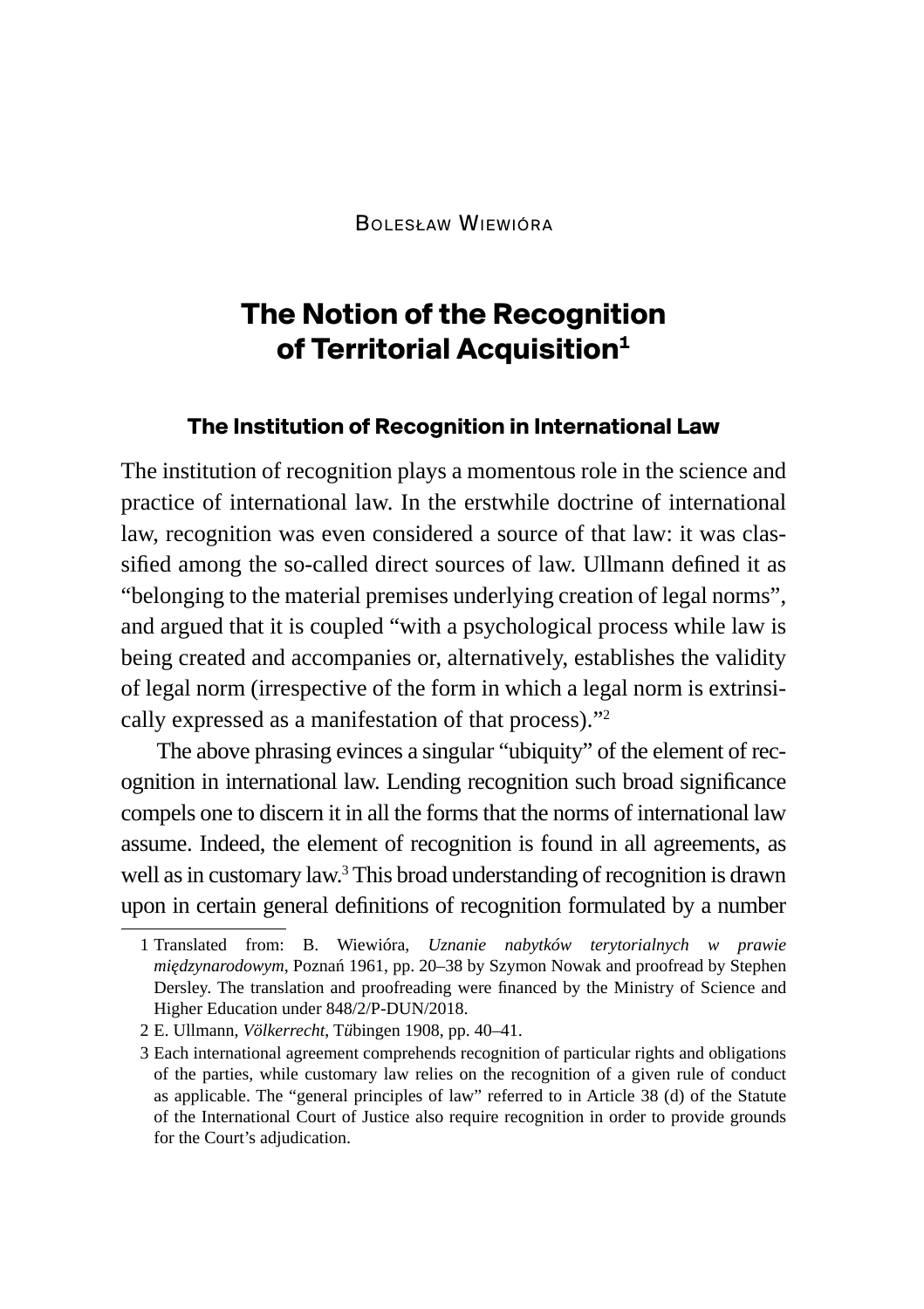of authors, including contemporary ones. For instance, in French science, Charpentier characterizes recognition as an obligation "whose immediate effect is the duty of the state which grants it to respect the situation which has been recognized."<sup>4</sup> Anzilotti asserts that "recognition is a declaration of will by virtue of which a given situation, a particular claim etc. is deemed lawful."5 In his equally general delineation of the function of recognition, Verdross finds that "it precludes the recognizing states from questioning the legality of the recognized situation or claim."<sup>6</sup> In contemporary Polish science, Berezowski formulates the following view:

Recognition is a statement made by the recognizing party affirming the existence of what is recognized. With recognition thus construed, its object may vary, although recognition occurs most often in connection with the question of legal-international subjectivity.<sup>7</sup>

In fact, most authors do discuss the institution of recognition in relation to legal-international subjectivity.<sup>8</sup> One may encounter the view that various instances of recognition of a state which is relevant from the standpoint of international law can be assigned to three categories of recognition: those of states, governments, and insurgents<sup>9</sup>, i.e. such categories which involve the question of subjectivity.

<sup>4</sup> J. Charpentier, *La reconnaissance internationale et l'évolution du droit des gens*, Paris, 1956, p. 202.

<sup>5</sup> D. Anzilotti, *Corso di diritto internazionale*, vol. I , Padua 1955, p. 294.

<sup>6</sup> A. Verdross, *Völkerrecht*, Wien 1955, p. 133.

<sup>7</sup> C. Berezowski, *Zagadnienia zwierzchnictwa terytorialnego*, Warszawa 1957, p. 13.

<sup>8</sup> Besides the most widespread views, which distinguish recognition of a nation, government and insurgents (potentially also a combatant), may be said to include recognition of a nation as well. This is the case in the Soviet doctrine: W.N. Durdenevski, S.B. Krylov, *Podręcznik prawa międzynarodowego*, Warszawa 1950, p. 149 ff.; F.I. Kozhevnikov, *Mezhdunarodnoye pravo*, Moskwa 1957, p. 111 ff.; the framework of the institution of recognition presented in the latter study on p. 439 encompasses recognition of a state, government, nation, belligerency, and insurgency. Examples of the traditional approach to the issue of recognition in the context of subjectivity can be found in overwhelming majority of authors.

<sup>9</sup> W. Bieberstein, *Zum Problem der völkerrechtlichen Anerkennung der beiden deutschen Regierungen*, Berlin 1959, p. 26.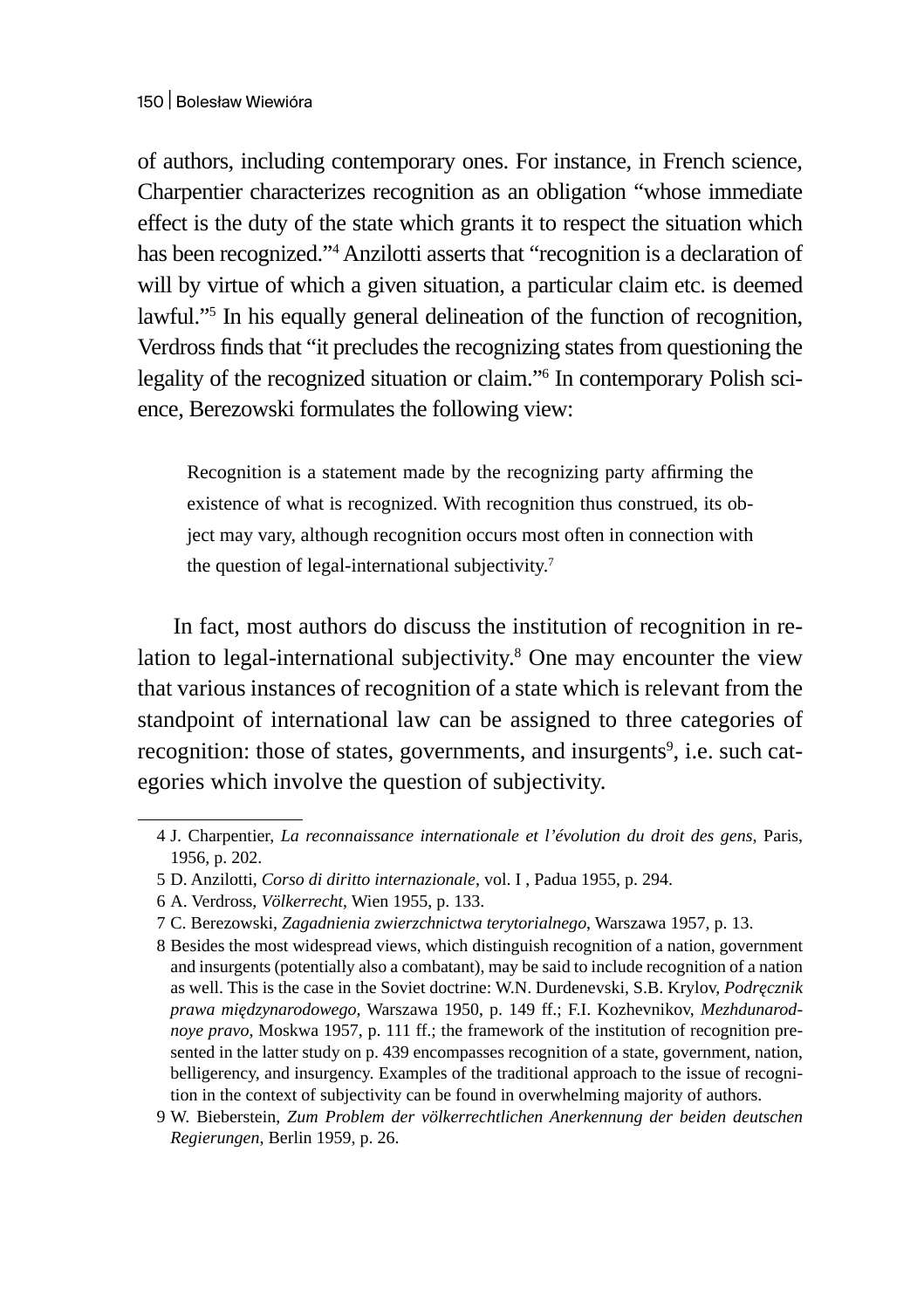Among the authors who affirm the presence of other instances of recognition, i.e. aside from those relating to subjectivity, some consider them jointly, in the conviction that these other types of recognition still overlap with the issues of subjectivity.<sup>10</sup> Only a few distinguish recognition of acts or situations which differ from the recognition of states, governments, insurgency or belligerency, perceiving them to be distinct in legal terms. One of the proponents of this approach in earlier English scholarship is Phillimore, who finds that recognition applies in three cases: 1) when a state effects a conquest of a new territory, to which it claims the right as an integral part of its own domain, 2) when a part of the state secedes and becomes independent, and 3) when a ruler of a state adopts a new title.11 Disregarding the third case, as it is no longer relevant today, attention is due to the distinction between two essential and separate cases of recognition: in connection with territorial acquisitions or following the establishment of a new subject of international law.

In the two fundamental contemporary monographs on recognition by Lauterpacht and Chen<sup>12</sup>, the authors discuss both the traditional categories of recognition of state, government, belligerency and insurgency, as well as the recognition of unlawful or legally doubtful acts, which are examined from the standpoint of so-called non-recognition, informed by the Stimson Doctrine. Oppenheim-Lauterpacht expresses similar views.<sup>13</sup> In addition to traditional categories of recognition associated with the issues of subjectivity, Starke distinguishes the recognition of territorial changes, treaties etc., also aligning those with the Stimson Doctrine.<sup>14</sup>

As for the most recent American scholarship, Gould states that although he is concerned with the recognition of states and governments,

<sup>10</sup> W. Bieberstein, pp. 26–27, observes for instance that recognition of annexation is often expressed in that the government of the annexing state is deemed the competent government with regards to the annexed area.

<sup>11</sup> R. Phillimore, *Commentaires upon International Law*, vol. II, London 1882, p. 21.

<sup>12</sup> H. Lauterpacht, *Recognition in International Law*, Cambridge 1947; T.C. Chen, *The International Law of Recognition*, London 1951.

<sup>13</sup> Oppenheim-Lauterpacht: International Law, London 1955, vol. I, p. 142 ff.

<sup>14</sup> J.G. Starke, *An Introduction to International Law*, 3rd edition, London 1954, p. 133.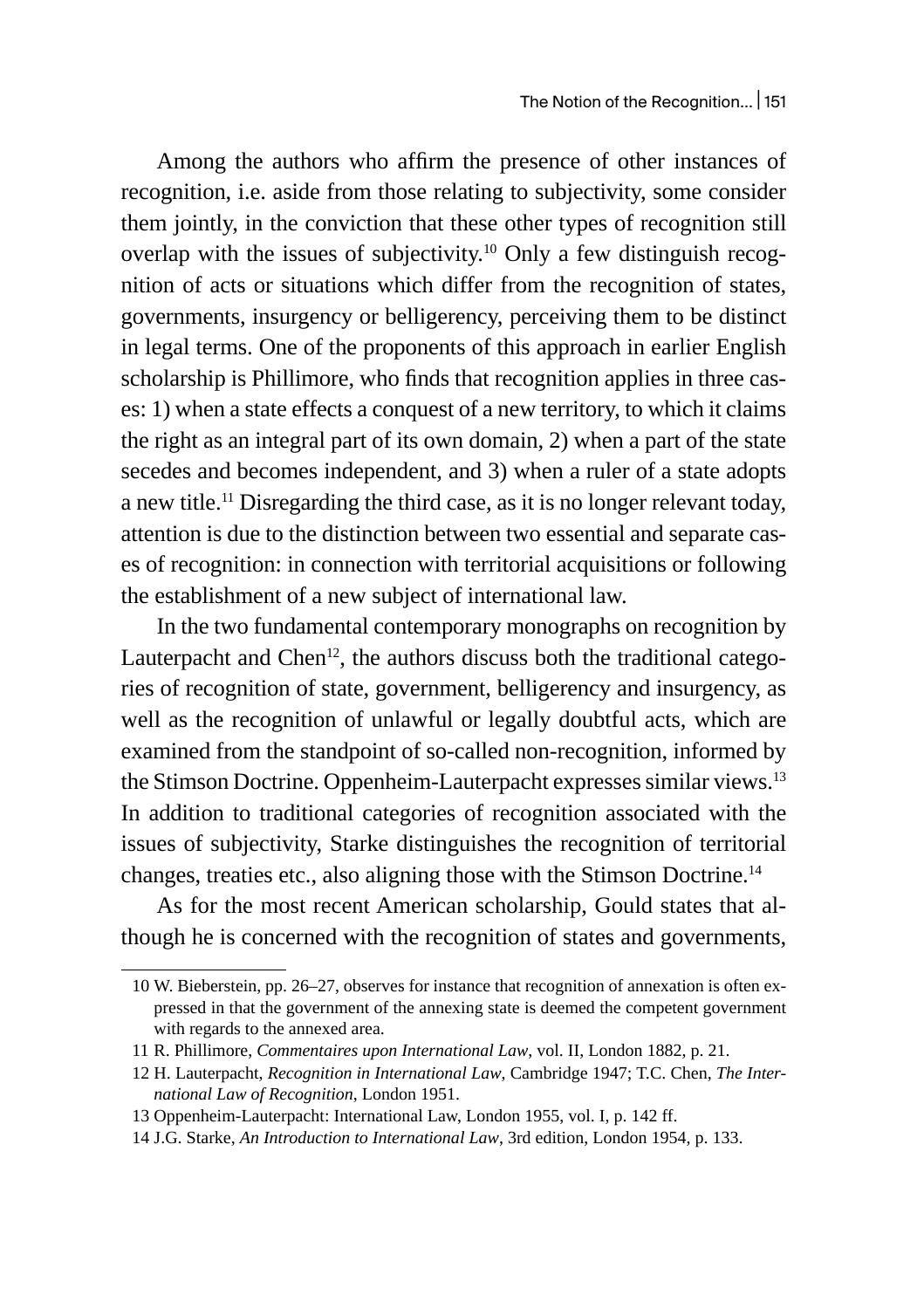"it should not be forgotten that states recognize all sorts of other situations, including territorial changes", and concludes that generalizations in that respect are a difficult matter, since recognition is an acknowledgement of a fact, whose ramifications depend on the object recognized.<sup>15</sup> Examining various cases of recognition jointly, Kelsen also notes the distinct legal nature of recognition (or, alternatively, the non-recognition) of territorial acquisitions.

Such recognition is an act quite different from the legal recognition of a community as a state or an individual or a body of individuals as the government of a state. [...]It is an act by which—according to this doctrine —one state creates law applicable in the relationship between two other states.<sup>16</sup>

Additionally, next to the "standard" objective scope of recognition in international law (states and governments), Sharp discerns a distinct scope which includes territorial acquisitions, agreements and situations. The characteristic trait of the latter scope is that it encompasses the effects of the actions of states and governments.<sup>17</sup>

Similarly, in the most recent West German scholarly literature recognition of territorial acquisitions is distinguished as a type of recognition in international law.<sup>18</sup>

As for contemporary Polish authors, Makowski<sup>19</sup> and Ehrlich<sup>20</sup> represent the traditional view, according to which the institution of recognition is exclusively linked to issues of subjectivity, whereas Berezowski sees recognition as possessing a broad scope. The latter finds that beyond

<sup>15</sup> W.L. Gould, *An Introduction to International Law*, New York 1957, p. 213.

<sup>16</sup> H. Kelsen, *Principles of International Law*, New York 1959, p. 293.

<sup>17</sup> R.H. Sharp, *Duties of Non-Recognition in Practice*, "Geneva Special Studies" 1934, vol. 5, no. 4, p. 4.

<sup>18</sup> W. Schaumann, *Anerkennung*, in *Wörterbuch des Völkerrechts*, ed. K. Strupp, H. J. Schlochauer, Berlin 1960, vol. I, p. 47 list recognition of territorial acquisitions among various other kinds of recognition.

<sup>19</sup> J. Makowski, *Podręcznik prawa międzynarodowego*, Warszawa 1948, p. 61 ff.

<sup>20</sup> L. Ehrlich, *Prawo międzynarodowe*, 4th edition, Warszawa 1958, p. 142 ff.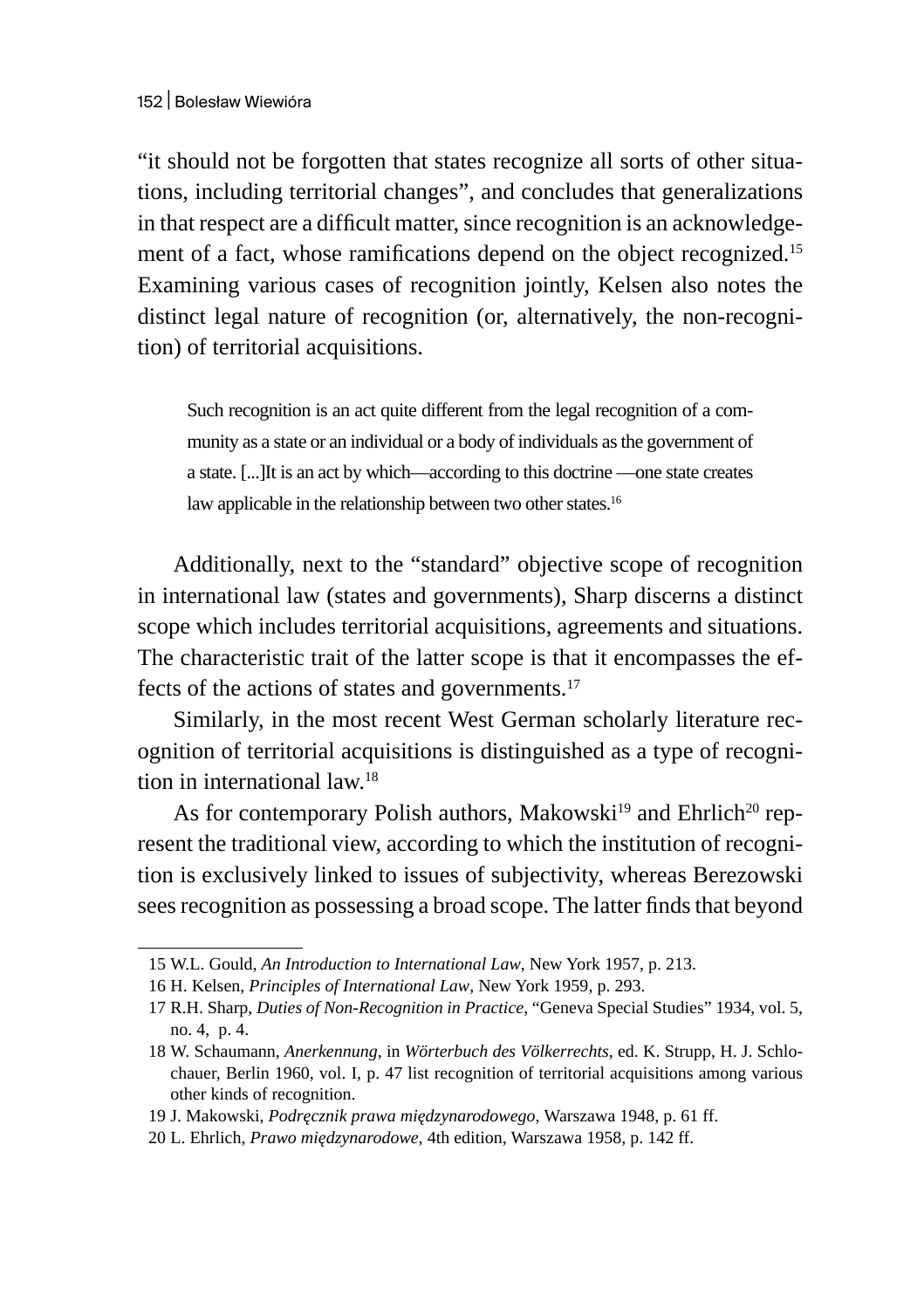subjectivity "a right that a state or even a nation is entitled to can also be an object of recognition."<sup>21</sup> As examples of the recognition of such rights, Berezowski mentions the recognition of the right to self-defence in the Charter of the United Nations<sup>22</sup>, the right to sovereignty of air space pursuant to the Chicago Convention on Aviation of 1944<sup>23</sup>, and the right to self-determination which, in the opinion of the author, is held by the nation.<sup>24</sup> This is also where the author situates the recognition of the jurisdiction of a foreign court.<sup>25</sup> Finally, Skubiszewski maintains that recognition as such also comprises the recognition of entitlements and claims, which "ensues when those entitlements or claims lack legal grounds, or when those grounds are unclear or doubtful."<sup>26</sup>

The views of international legal science regarding the institution of recognition may thus be recapitulated as follows:

1) There is a substantial group of authors who associate the institution of recognition solely with subjectivity;

24 Ibidem, p. 26.

26 M. Muszkat ed., *Zarys prawa międzynarodowego publicznego*, vol. II, Warszawa 1956, p. 21.

<sup>21</sup> C. Berezowski, *Zagadnienia zwierzchnictwa…*, p. 21.

<sup>22</sup> Ibidem, p. 22.

<sup>23</sup> Ibidem, p. 23.

<sup>25</sup> Ibidem, p. 23. It seems that Professor Berezowski does not present the issue with sufficient clarity. He employs the notion of "recognition" with a somewhat imprecise frame of reference. Doubts arise concerning the concept of recognition of rights held by a state (are socalled fundamental rights of state meant?) for which no recognition is required. At most, one can speak of their confirmation in pertinent legal acts. On the other hand, what the calls "recognition of jurisdiction of a foreign court" is nothing else than a waiver of jurisdiction immunity and a related act, resulting from the existence and recognition of a foreign state. The differences between the notions of recognition which has a legislative import and recognition of acts of foreign states follow from the systematization in K. Strupp, H. J. Schlochauer, *Wörterbuch des Völkerrechts*, vol. I, Berlin 1960, pp. 47–58, where recognition of states, governments, insurgents, combatant sides and territorial acquisitions is discussed separately from the recognition of acts of foreign authority and judgments of foreign courts. Referring to that act as "recognition" is a terminological licence which does not contribute to explaining the function of the institution of recognition in international law. It may be added that the instances enumerated by Berezowski do not exhaust the catalogue of issues in which the doctrine sees presence of the institution of recognition; for example, the author overlooked the question of territorial acquisitions. Doubts of a different kind arise when an attempt is made to reconcile declarative and constitutive theory. See B. Wiewióra, *Niemiecka Republika Demokratyczna jako podmiot prawa międzynarodowego*, Poznań 1961, p. 78, note 206.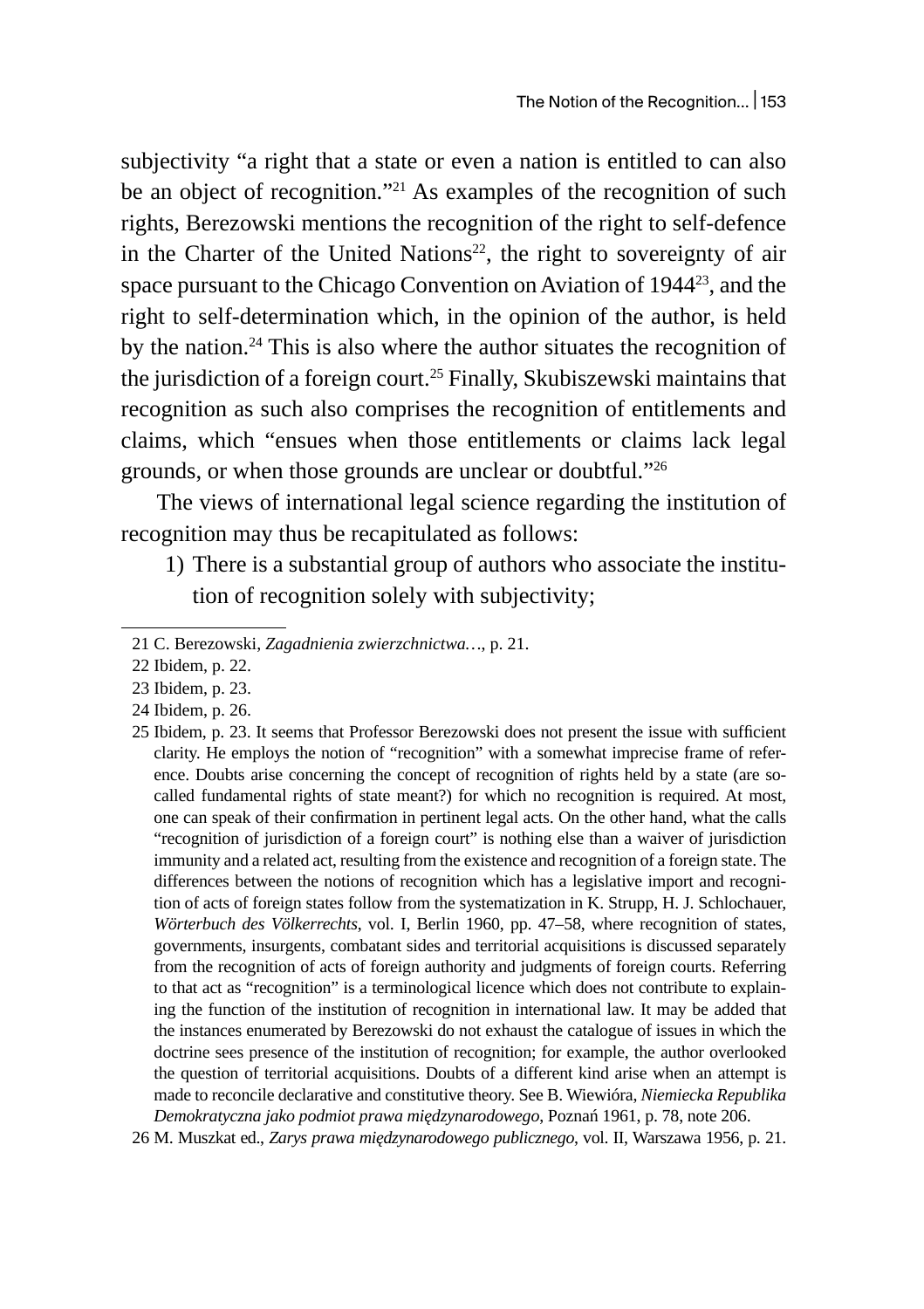- 2) There is a group of scholars who, besides the traditional categories of recognition, distinguish the recognition of territorial acquisitions as a separate institution of international law; the majority approach it in the context of territorial acquisition which is illegal or whose lawfulness is doubtful;
- 3) Finally, there are authors who endorse a broad meaning of recognition, thus going beyond the domain of subjectivity and territorial acquisitions (Ullmann, Berezowski, Gould), while others attempt to formulate their definitions of recognition in international law in such a way that they encompass the broadest possible range of instances in which the element of recognition can be found (e.g. Verdross, Charpentier).

# **The Territory in International Law**

In accordance with the premises of this work, one should now examine the legal nature of territorial supremacy. For a point of departure, the discussion will be confined to the issue of land territory, whereby it needs to be noted that conclusions in that respect pertain—*mutatis mutandis—*to that part of the maritime territory which is subject to the territorial supremacy of a state, as well as to overground space. $27$ 

The legal essence of state territory has been described in a variety of ways. Currently, the following theories which account for the legal nature of territorial supremacy are formulated in the Western world:

- 1) The objective theory (territory as an object of state ownership),
- 2) The spatial theory (territory as a space in which state sovereignty is exercised),
- 3) The competence theory (power over a territory represents the sum of local competences granted under international law). $28$

<sup>27</sup> Excluding the peculiar issues of the so-called space law, which are being lively debated.

<sup>28</sup> For a critical review of the theories see I. G. Barsegov, *Territoriia v mezhdunarodnom prave*, Moscow 1958, p. 19, ff. Cf. also F.I. Kozhevnikov, *Mezhdunarodnoye pravo*, pp. 174–176.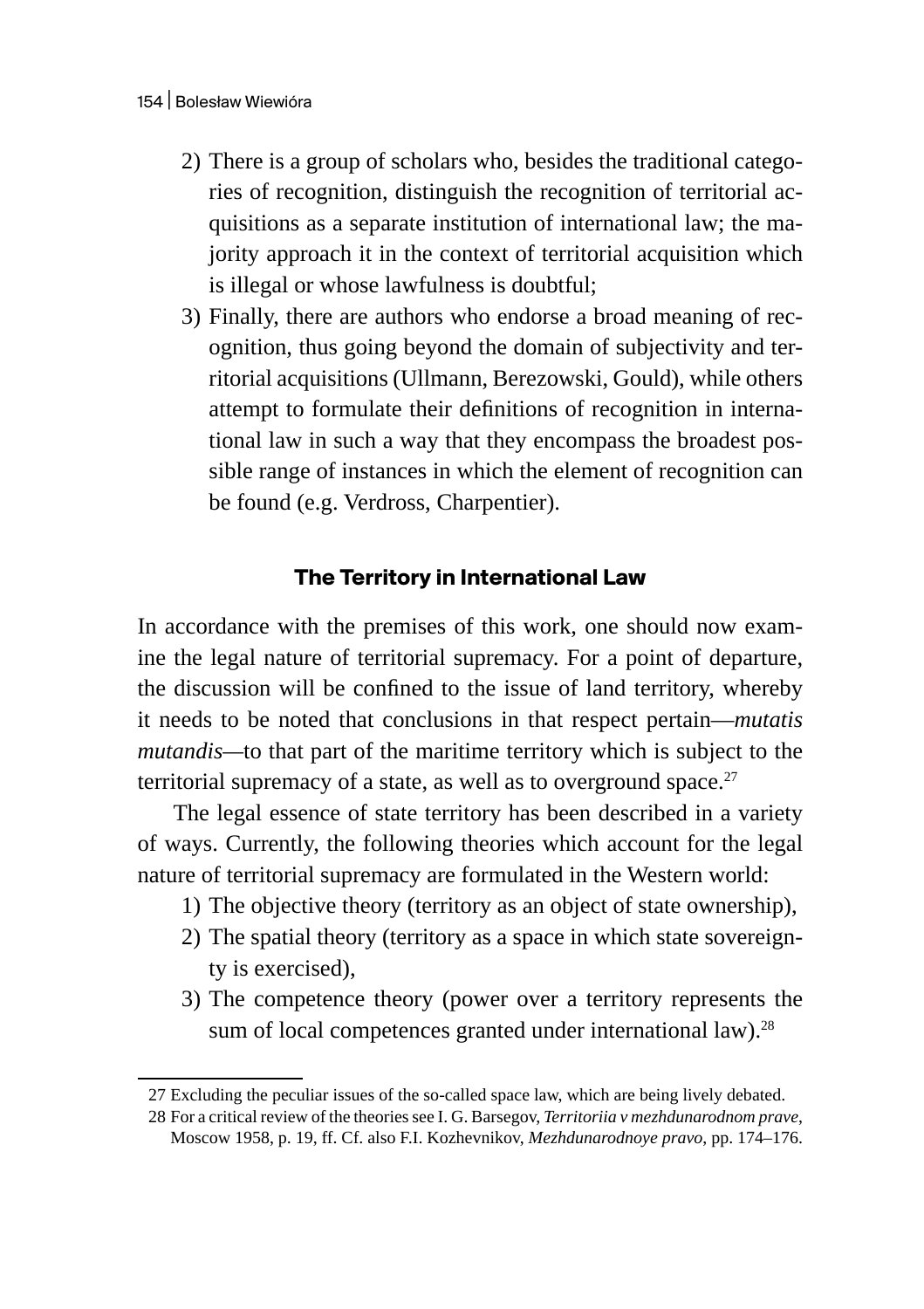The objective theory, deriving from the patrimonial concept of the state (according to which the private-legal dominion absorbed the public-legal empire, i.e. the supremacy of the erstwhile slave state) restores the former notion of empire (construed as the supremacy of the nation), but in external relationships maintains the ownership-like nature of the state's territorial supremacy, manifesting in the exclusive right to use and dispose of its territory with respect to other states.<sup>29</sup>

The spatial theory in its diverse variants $30$  rejects both the concept of dominion and empire, asserting that the territory is a component part of the state and therefore it cannot be an object of its governance. The territory constitutes a space within which state authority is exercised.

The competence theory, formulated under the influence of the normative Vienna School, defines the essence of the territorial supremacy of the state in an abstract fashion, as a sum of local competences exercised by state organs. As Barsegov aptly underlines<sup>31</sup>, the concept makes it possible to separate the actual power held over a territory from the abstractly maintained "sovereignty", as there are no obstacles to transferring some or even all local competences to another state.

Some authors are of the opinion that those theories offer a number of correct conclusions, but they do not exhaust all territory-related issues.<sup>32</sup>

In Polish science, Makowski opts for the competence theory<sup>33</sup>, whereas Ehrlich observes with respect to territory as follows:

Territory is obviously no subject of international law. Territory is not an object of international law, either: an object of international law, i.e. the ob-

<sup>29</sup> H. Lauterpacht, *Private Law Sources and Analogies of International Law*, London 1927, pp. 91–92.

<sup>30</sup> Ibidem, p. 93, and literature cited in the note. Cf. definition of the legal essence of territory by W.A. Niezabitowski, quoted by I.G. Barsegov, *Territoriia*…, p. 23.

<sup>31</sup> I.G. Barsegov, *Territoriia*…, p. 42.

<sup>32</sup> F.A. Váli, *Servitudes of International Law. A study of Rights in Foreign Territory*, London 1958, p. 12, holds that states possess competence not only within their territory, but also have certain rights beyond it; the latter may be an object of international agreements regardless of exercising public functions on the state's own territory.

<sup>33</sup> J. Makowski, *Podręcznik prawa…*, p. 97.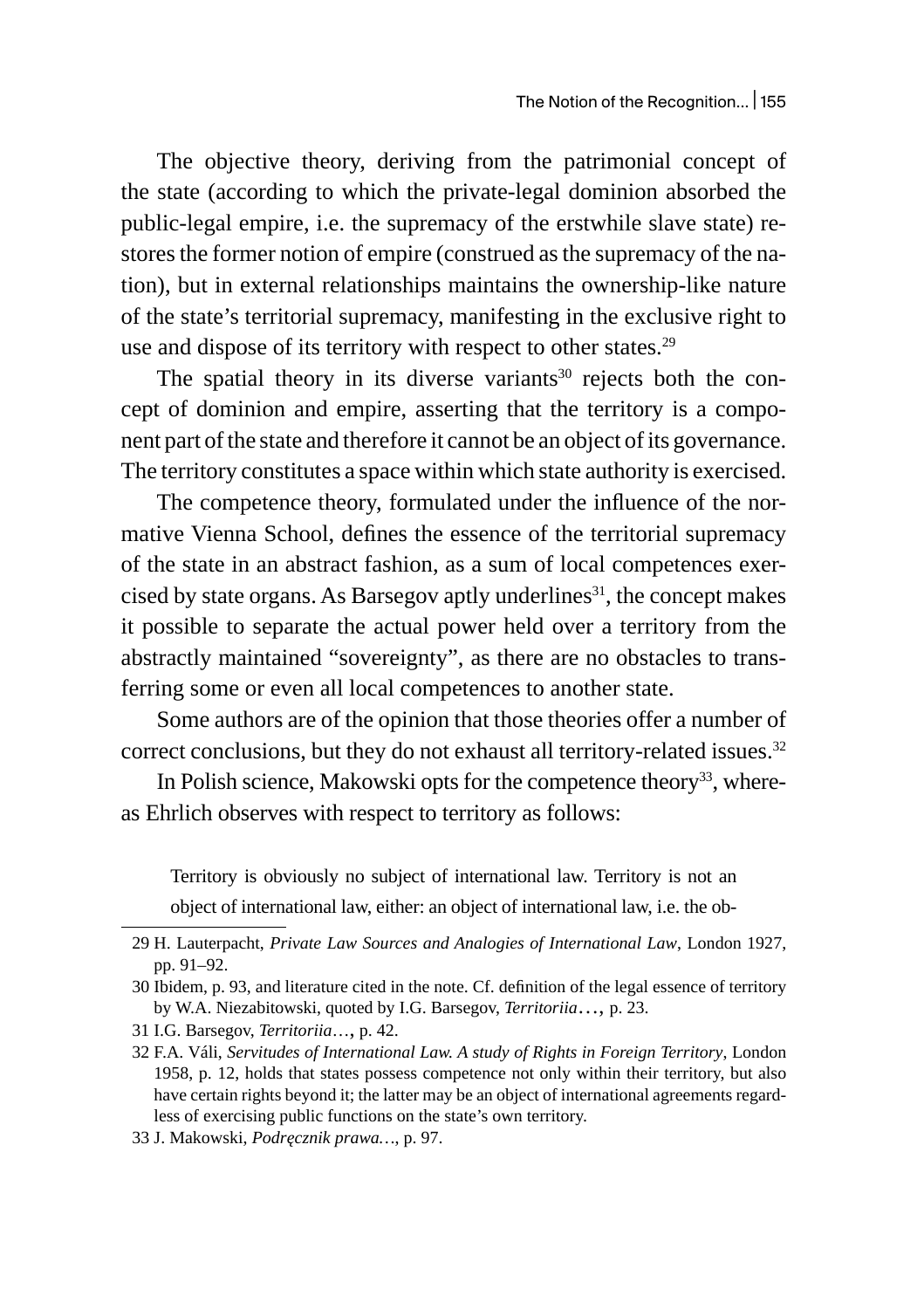ject of norms whose body is constituted by international law are the relationships between the subjects of international law; for its part, territory is not a relationship between the subjects of international law, but relationships between the subjects of international law may also concern territory, that is, the subjects of international law may have reciprocal rights and obligations in respect of territory. Thus the mutual relationships of the subjects of international law in respect of territory—though not only those—are an object of norms of international law.<sup>34</sup>

Stating that mutual relationships of states concerning territory are an object of interest for international law, Ehrlich evades defining the legal essence of territory. He also believes that attempts at formulating such a definition have no practical usefulness.<sup>35</sup> He is against analogies derived from private law when discussing legal issues relating to territory.

In contrast, Váli argues that all three theories contain elements which may lead to practical consequences for a jurist, but none of those covers the entirety of legal relationships which characterize the mutual dependence of state and territory, and subsequently concludes that the state possesses competence not only within its territory, but also certain rights over the territory, i.e. such rights which may become the subject matter of international agreements, regardless of the actual exercise of public functions on a given area.<sup>36</sup>

Soviet doctrine defines the legal essence of territory thus: it is a portion of the earth's globe which, spanning land, water, and air, is subject to the authority of a state. $37$  It represents a material expression of the supremacy, independence, and inviolability of the nation which inhabits it.<sup>38</sup> The territory constitutes the property of the people and, within its territory, each nation has the right to settle and organize themselves as they see fit,

<sup>34</sup> L. Ehrlich, *Prawo międzynarodowe*, 4th edition, pp. 502–503.

<sup>35</sup> Ibidem, p. 504.

<sup>36</sup> F.A. Váli, *Servitudes of International Law…*, p. 12.

<sup>37</sup> W.N. Durdenevski, S.B. Krylov, *Podręcznik prawa…*, p. 227.

<sup>38</sup> F.I. Kozhevnikov, *Mezhdunarodnoye pravo*, p. 177.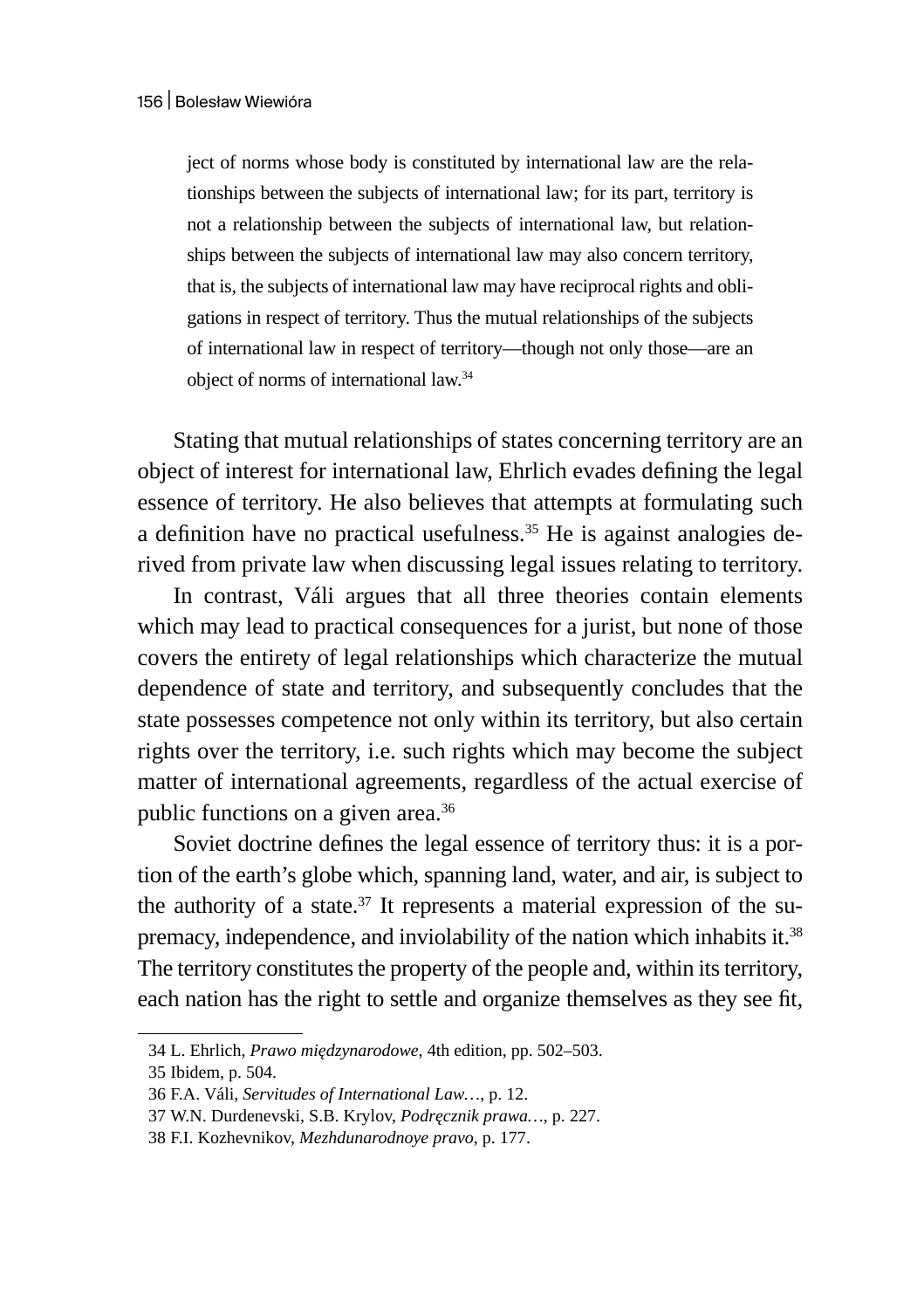choose the form of state authority and resolve the problem of the state affiliation of their territory. The supremacy of the state with respect to territory is one of public-legal nature. The state exercises its power in accordance with the will of the people—on their behalf and in their interest. In consequence, the state cannot dispose of the territory as of its own property, contrary to the interest of its inhabitants. The borders of the state should be determined pursuant to the will of nations.<sup>39</sup> For the sake of comparison, it may be worthwhile to quote how Soviet science views Soviet territory: "The Soviet territory marks the extent of the effect of Soviet authority in space and at the same time constitutes the object of socialist ownership and a sphere of socialist economy."<sup>40</sup> The latter description appears to incorporate elements of all three theories.<sup>41</sup>

The definitions of the legal nature of territory advanced by Soviet science demonstrate an essential trait which sets them apart from the definitions formulated in Western doctrines. They all underscore the authority of the nation, a vital political element which has a momentous practical significance especially for the disposal of territory, which must follow the will of the inhabitants. In line with its ideological premises, Soviet science underlines the inadmissibility of the state authorities disposing of territory without the consent of the inhabitants, which may impose a practical limitation on the exercise of territorial supremacy. Nevertheless, it seems that apart from ideological differences which Soviet science emphatically stresses, in the formal-legal sense and for

<sup>39</sup> I.G. Barsegov, *Territoriia*…, pp. 55–56. The author also draws on L. Cavaré, *Le droit international positif,* vol. I, Paris 1951, p. 264, according to whom state is merely a depositary of a nation's right to territory—it cannot dispose of it nor yield it against the will of the residents. Territorial supremacy belongs to the nation, being only actualized by the organs of the state.

<sup>40</sup> W.N. Durdenevski, S.B. Krylov, *Podręcznik prawa…*, p. 231.

<sup>41</sup> F.I. Kozhevnikov, *Twórcza rola ZSRR w słusznym rozwiązywaniu zagadnień terytorialnych*, "Państwo i Prawo" 1950, no. 12, p. 4, explains: "However, the Soviet theory of combining the aforesaid elements within the notion of territory has nothing in common in terms of substance with the bourgeois doctrine, as its point of departure is in a real foundation that represents a contradiction to the bourgeois society—in socialist ownership. Here, the complexity is only external, just as with other issues of the theory of state and law."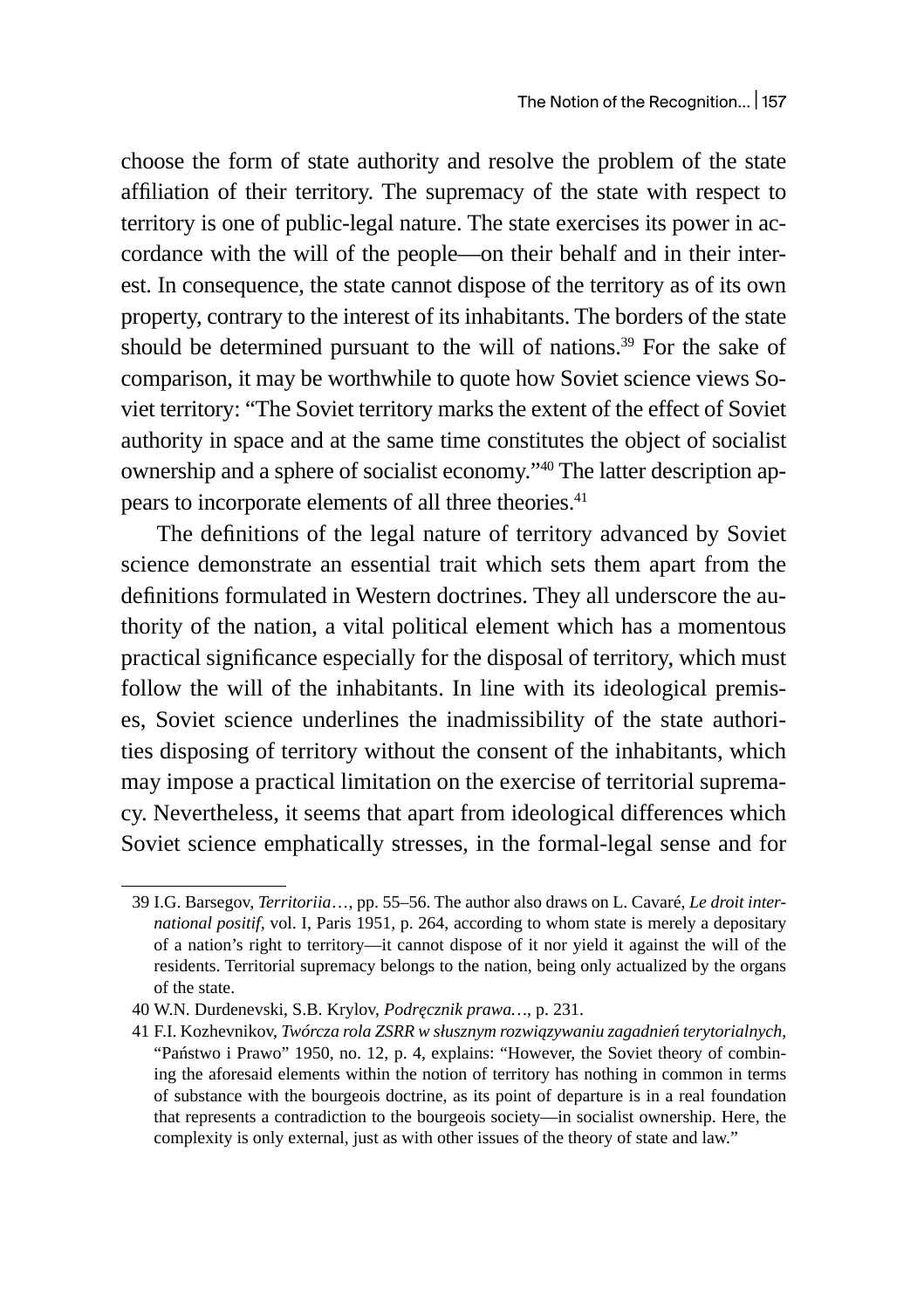practical purposes there are no major differences between how state territory is conceived in the Western doctrine and Soviet science: the latter claims that territory is the property of the people (or, alternatively, socialist property).

With practical purposes in mind, it would also seem legitimate to conclude that in the relationships between states, territory always features as an object of legal transactions. This is not contradictory to Soviet science, if one takes into account that the sanction of the inhabitants it posits refers chiefly to internal relations, i.e. to the consonance of the declaration of will of state organs and the will of the nation.

Territorial supremacy, also often referred to as territorial sovereignty or territorial jurisdiction, is—according to the scientific consensus a notion which stipulates that on its own territory the state exercises the highest power over persons and things found within the limits of its territory. Heffter defines the scope of territorial sovereignty (*Territorialrecht*) as a right to exclusive use of natural resources on the territory of a state and the sole ownership of that territory. Consequently, no state can exercise power within the borders of another state, diminish—directly or indirectly—the possessions of another state, no state can diminish territorial appurtenances of another state or use its own territory for an activity detrimental to the territory of another state.<sup>42</sup>

In the renowned arbitration ruling concerning the Palmas Island, territorial sovereignty is characterized as follows:

It appears to follow that sovereignty in relation to a portion of the surface of the globe is the legal condition necessary for the inclusion of such portion in the territory of any particular State. Sovereignty in relation to territory is in the present award called "territorial sovereignty". Sovereignty in the relations between States signifies independence. Independence in regard to a portion of the globe is the right to exercise therein, to the ex-

<sup>42</sup> A.W. Heffter, *Das europäische Völkerrecht der Gegenwart*, 8th edition, Berlin 1888, pp. 70–71.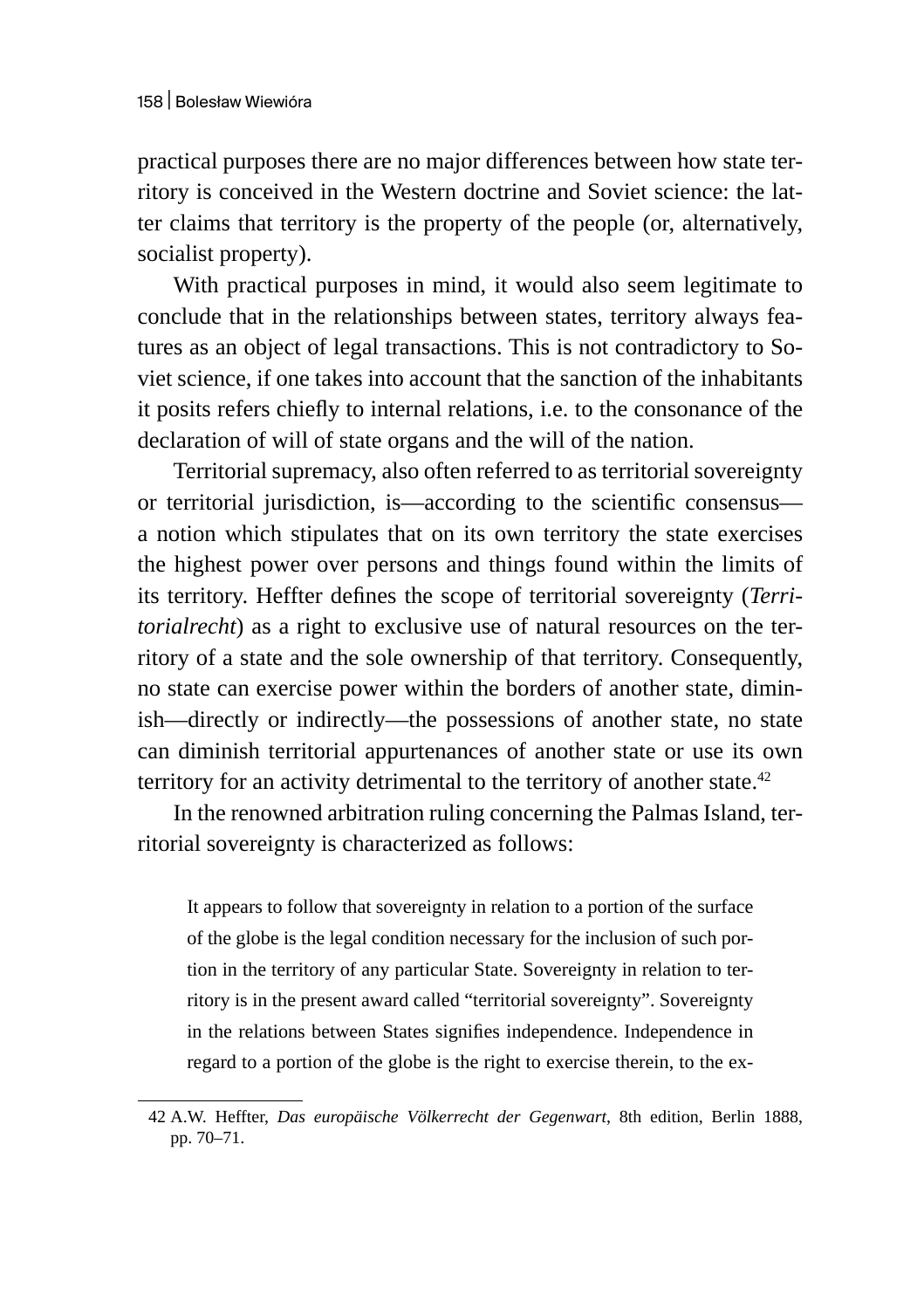clusion of any other State, the functions of a State. The development of the national organisation of States during the last few centuries and, as a corollary, the development of international law, have established this principle of the exclusive competence of the State in regard to its own territory in such a way as to make it the point of departure in settling most questions that concern international relations. [...] Under this reservation [relating to composite State and collective sovereignty] it may be stated that territorial sovereignty belongs always to one, or in exceptional circumstances to several States, to the exclusion of all others.<sup>43</sup>

Oppenheim-Lauterpacht argues that the importance of state territory is in the fact that it is the space in which that state exercises its highest authority. International law recognizes the highest state power within its territory. If any person or thing happens to be found or staying on that territory, it is therefore subject to the highest authority of the state. No foreign authority possesses any power within the borders of a territory.<sup>44</sup>

Verdross defines territorial sovereignty as the right to dispose of a given area to the fullest extent, in accordance with international law.45 The author distinguishes between territorial sovereignty and territorial supremacy, finding that a given state may possess sovereignty on a given area, while another state exercises supremacy over the former. As an example, Verdross adduces the right of the United States in the Panama Canal zone, whilst preserving the territorial sovereignty of the Republic of Panama.<sup>46</sup>

In French science, Rousseau suggests two aspects of territorial sovereignty: a positive and a negative one. The positive aspects manifests in the concentration of legal power granted to the state to enable it to discharge its state functions on a specific area, i.e. issue acts intended to pro-

<sup>43</sup> Island of Palmas Arbitration Case, *Annual Digest of Public International Law* (1927–1928), p. 104. The definition is adopted by M. Sibert, *Traité de droit international public. Le droit de la paix*, Paris 1951, p. 649.

<sup>44</sup> Oppenheim-Lauterpacht, 8th edition, vol. I, p. 452.

<sup>45</sup> Verdross, p. 190.

<sup>46</sup> Ibidem, p. 192. This division will be discussed further on.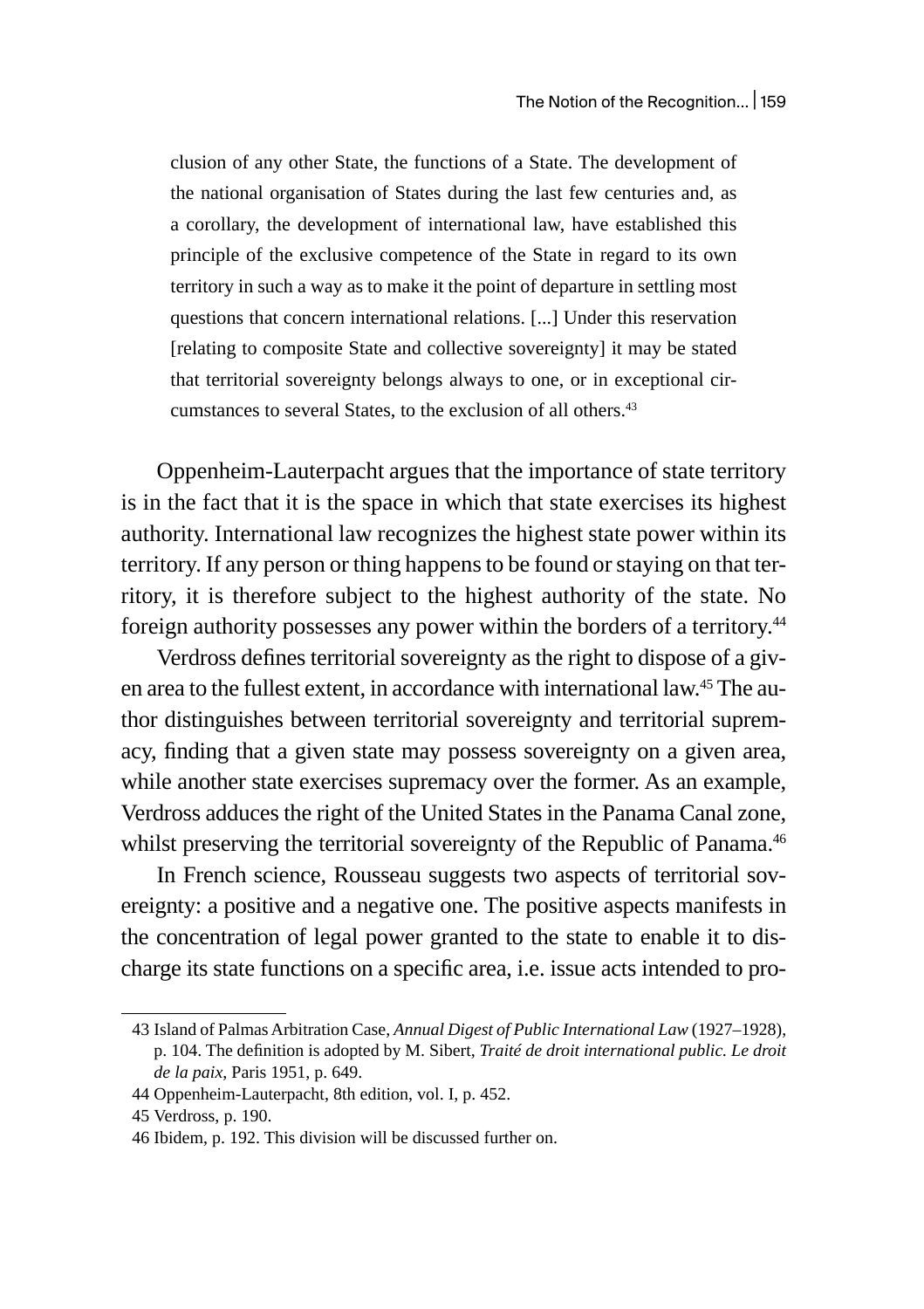duce legal effects (legislative, administrative and judicial acts). The negative aspect is evinced in the exclusivity of state power, i.e. in the exclusion of the activity of other states (the exclusive use of coercion, the exercise of judicial powers, and the organization of public services). $47$  Váli defines territorial sovereignty as "that portion of public rights of which the state makes regular use under international law within its own territory. This category should naturally also include disposal of territory."<sup>48</sup>

The same author finds that the right of the state over its territory and the right to deal with certain affairs relating to that territory is an "absolute" or "real" right. Once acquired, the right in question should be respected by all other states or international legal persons. Obviously this right can be limited, but unless it is limited, it imposes a negative obligation on any other state to refrain from violating it.<sup>49</sup> Váli espouses the view that international law should also adhere to the division between rights which are "absolute" or "real" (*iura in rem*) and "relative" or "personal" (*iura in personam*). According to the author, the characteristic which sets the two kinds of rights apart is that "absolute" rights result in effective legal title with respect to everyone, whereas relative rights only with respect to particular persons.<sup>50</sup>

Barsegov, a Soviet expert on territorial issues, also determines the rights of the state on its territory to be absolute (*ius contra omnes*), claiming that only the state possesses authority over the population and disposes of the territory itself.<sup>51</sup>

The definitions of sovereignty (supremacy) cited above differ in terms of approach but display shared features: 1) exclusivity of the state's exercise of public-legal power 2) the association of that power with a given area<sup>52</sup>, 3) effectiveness of the rights of state *erga omnes*.

<sup>47</sup> Ch. Rousseau, *Droit international public*, Paris 1953, p. 225.

<sup>48</sup> F.A. Váli, *Servitudes of International Law…*, p. 14.

<sup>49</sup> Ibidem, p. 29.

<sup>50</sup> Ibidem, pp. 22–23.

<sup>51</sup> I.G. Barsegov, *Territoriia*…, p. 10.

<sup>52</sup> Here, we leave aside the question whether state power extends beyond its territory, e.g. the authority over its own citizens. The matter is of course beyond the scope of this work.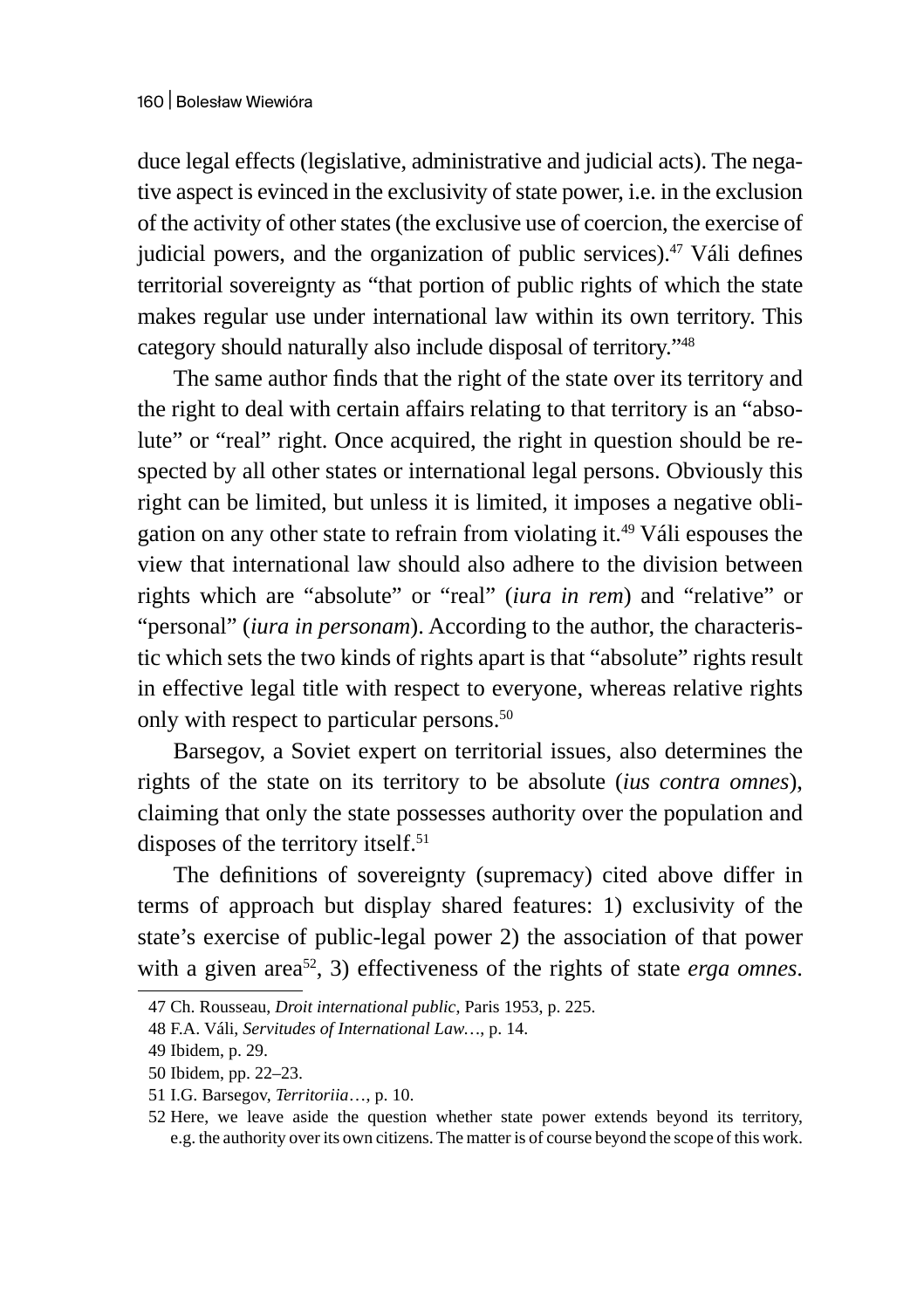Without doubt, these features have practical significance when considering the recognition of territorial acquisitions in international law.

### **Territorial Acquisitions**

The notion of territorial acquisitions makes one think of a situation in which a state increases the extent of its territorial supremacy. In contemporary international relationships, this increase may ensue at the expense of the territorial supremacy of another state or other states, or without such a loss. The first is the case when a state assumes control of an area which has thus far remained under the authority of another state or states, while the second—when a state has taken possession of an area over which no one holds any authority (e.g. an extension of the belt of territorial waters).<sup>53</sup>

Given the premises of this work, the scope of inquiry does not include territorial acquisitions following the extension of territorial supremacy over territorial waters (coastal sea) and in overground space. The remaining instances of territorial acquisitions can be divided—according to the traditional doctrine of international law—into original territorial acquisitions, whereby territorial supremacy is extended over areas which have not been previously subject to the territorial sovereignty of any state, and derivative acquisitions, whereby a state assumes sovereign authority over an area which has hitherto been under the sovereign power of another state.

In view of the already completed division of the world and the end of geographical discoveries, the original acquisition of territory has no greater significance in contemporary international law— setting aside the matter of space discoveries, which may have to be resolved in the future. One therefore needs to examine current instances of the derivative acquisition of territory, which still play a crucial role in contemporary international relationships.

One of the chief modes of the derivative acquisition of territory is territorial cession, which denotes surrendering—usually under an agreement—

<sup>53</sup> It is likely that in the future this may apply to acquisitions in space.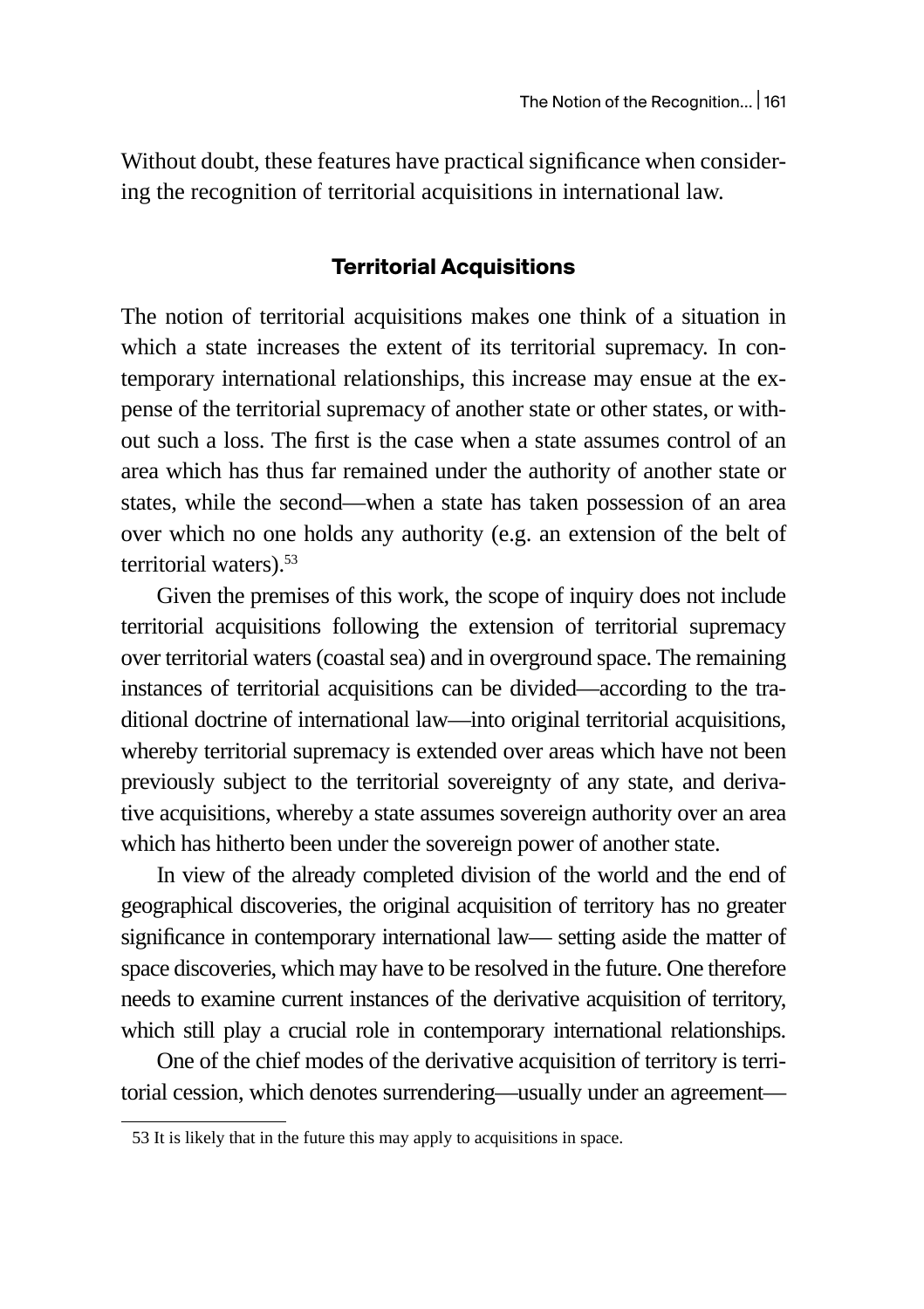a portion of territory by one state to the benefit of another. Another one is adjudication (*adjudicatio*), i.e. awarding a state a part of another state, or an area which is the object of dispute between two states, though it is less often seen employed in practice. The institution of adjudication requires a decision of an international tribunal or arbitrator. The conditions in which the acquisition of territory may take place by virtue of adjudication is a matter of contention in the doctrine of international law.<sup>54</sup>

There are two further modes of derivative acquisition of territory, which continue to be debated in the international legal doctrine, namely conquest, i.e. annexation of a given area by way of armed seizure (so-called debellation or subjugation)55 and prescription (*prescriptio*).<sup>56</sup>

<sup>54</sup> E.g. the Western German doctrine of international law, substantiating territorial claims with respect to Poland, maintains that the prerequisite of lawfulness of adjudication is authorization by a state directly involved. H. Kraus, *Das Selbstbestimmung der Völker*, contained in the collective volume entitled *Das östliche Deutschland. Ein Handbuch*, Wurzburg 1959, formulates such a thesis in connection with the reservation that great superpowers have never been entitled to dispose of the German territory without the consent of Germany itself.

<sup>55</sup> Acquisition of territory through subjugation, i.e. conquest and formal annexation is deemed admissible in English doctrine: e.g. Oppenheim-Lauterpacht, 8th edition, vol. I, pp. 566–575; J.L. Brierly, *The Law of Nations*, 5th edition, Oxford 1955, p. 155; J.B. Starke, *An Introduction…*, p. 141. Also, the more recent American doctrine admits conquest as a form of acquisition of territory: Ch.Ch. Hyde, Interna*tional Law*, 2nd edition, vol. I, p. 391; H. Kelsen, *Principles…*, p. 214. Austrian doctrine assumes a similar position: Verdross, p. 212. The French doctrine espouses conditional admissibility of conquest; Ch. Rousseau, *Droit international* public, Paris, 1953, pp. 250–251 and Sibert, vol. I, p. 891 (with the reservation that it may apply to a part of a territory in the form of sanctions against the aggressor). A dissimilar view is advanced by J. Charpentier, *La Reconnaissance Internationale et l'Évolution du Droit des Gens*, Paris 1956, p. 147. In Polish science, only J. Makowski, *Podręcznik prawa…*, p. 103 supports admissibility of conquest (debellation), defining it as an original mode of territorial acquisition. L. Ehrlich, *Prawo międzynarodowe*, pp. 148, 541, rejects the admissibility of conquest in international law, constructing the institution of *iuris postliminii*. Albeit for different reasons, so does C. Berezowski, *Terytorium*, p. 16 and K. Kocot, who draws on the prohibition of conducting warfare and the right to self-determination. The current Soviet doctrine also rejects conquest as a means of acquiring territory. In the textbook by Durdenevski-Krylov, p. 233, debellation was still listed among derivative modes of territorial acquisition, but the textbook *Mezhdunarodnoye pravo*, p. 182, states that territorial change may take place only in accordance with the principle of self-determination. I.G. Barsegov, *Territoriia*…, p. 92, rejects debellation as admissible in international law.

<sup>56</sup> Contemporary English doctrine admits prescription: Oppenheim-Lauterpacht, 8th edition, vol. I, p. 575; Brierly, 5th edition, p. 157. J.G. Starke, *An Introduction…*, pp. 142–143, remains undecided. In American doctrine, positive opinion is expressed by Hyde, 2nd edition, vol. I, p. 387. In French doctrine, prescription is affirmed by Sibert, vol. I, pp. 888–891, and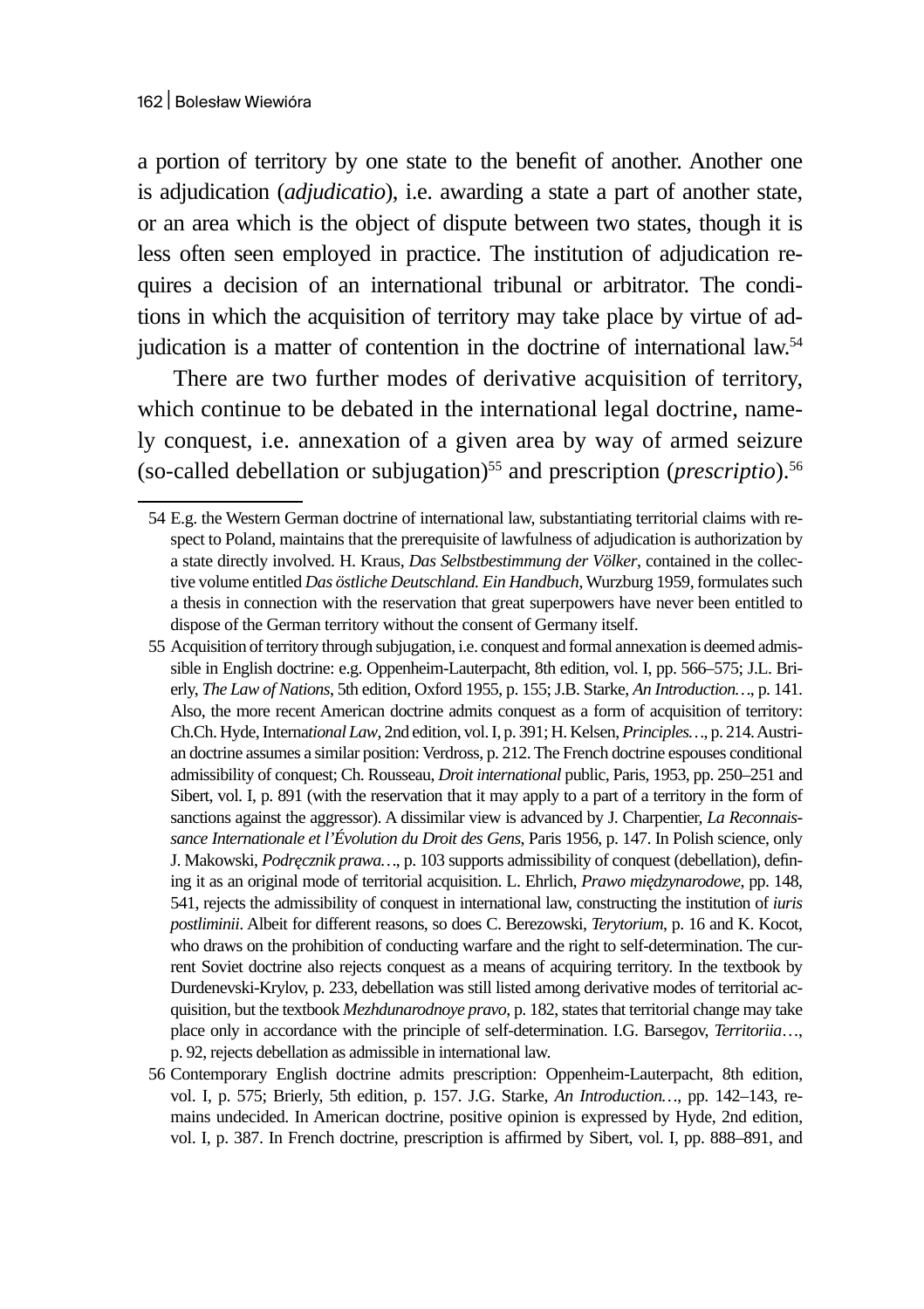At this point one should examine how recognition bears on all those types of territorial acquisition—both the generally accepted and the debatable ones. This issue may prove to have momentous practical significance for the determination of the legal position of parties in a given territorial dispute.

## **The Separate Nature of the Recognition of Territorial Acqusitions**

The arguments presented in the preceding sections enable one to identify the elements which are encompassed by the notion of the recognition of territorial acquisitions in international law.

The notion involves three institutions of international law: recognition, territorial sovereignty and its changes. The problem which needs to be solved is the question of whether a separate institution of the recognition of territorial acquisitions exists, and if so, to ascertain the function of that institution in contemporary international law.

Within the extent under consideration, the recognition of territorial acquisitions appears to have certain particular characteristics. In the first place, a confrontation with the institution of recognition demonstrates singular differences: there is a tendency in the majority of the doctrine to associate the institution of recognition with international legal subjectivity, hence the institution is approached as an issue of legal personality. However, it is only in few cases that the recognition of territorial acquisitions is correlated with legal personality, namely where acquisition of territory is connected with the creation or liquidation of an international legal entity.

At this point, attention should be drawn to another terminological problem which needs to be resolved, specifically the divergence of two notions: territorial changes and territorial acquisitions.

Rousseau, pp. 248–249. Also in the affirmative Verdross, p. 212. In Polish doctrine, J. Makowski, *Podręcznik prawa…*, p. 103, K. Kocot, *Zarys prawa międzynarodowego publicznego*, vol. I, pp. 229–230 remain uncommitted to either position, while L. Ehrlich, *Prawo międzynarodowe*, 4th edition, p. 541, is opposed. In Soviet science, Durdenevski-Krylov, p. 233, are undecided, whereas I.G. Barsegov, *Territoriia*…, pp. 107–112, takes a negative approach.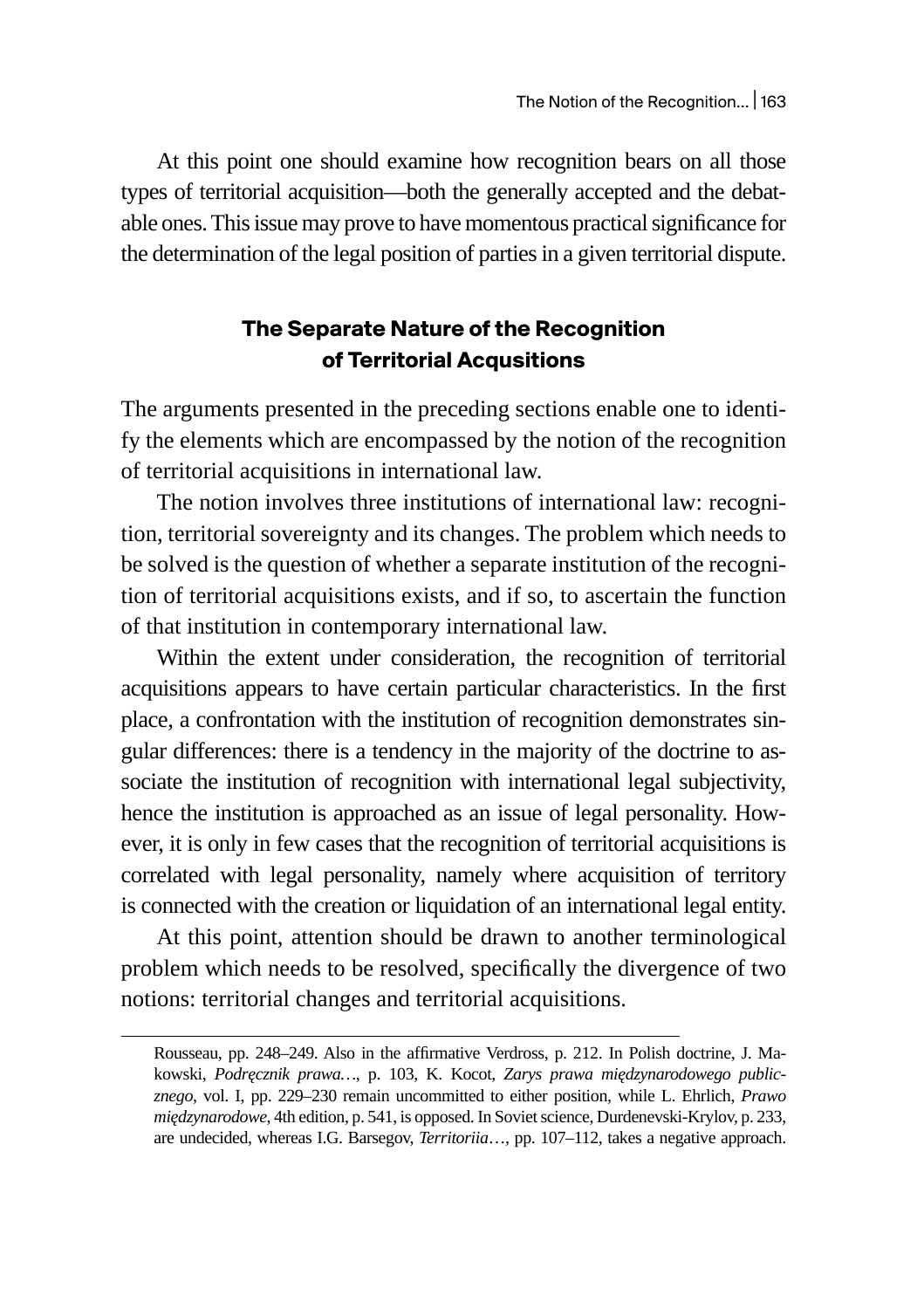The notion of territorial changes is undoubtedly broader than the notion of territorial acquisitions. Each acquisition of territory is simultaneously a territorial change—in the legal sense. In contrast, not every territorial change is unconditionally linked to an acquisition of territory. The change of legal status of a particular area, e.g. its demilitarization, will not constitute territorial acquisition, even though in the legal sense this will clearly mean a territorial change. Then again, the creation of a new state following a struggle for national liberation (through secession) is indisputably a territorial change and involves the depletion of the territorial supremacy of the metropole state. The question of the acquisition of territory by a newly established state is a complex one, given that possession of a territory is in general a prerequisite for a new state to exist. Thus, a new state does acquire a territory, but the acquisition is implicitly entailed in the comprehensive fact of the creation of a new international legal entity, which requires that three conditions be met: it must have its population, possess a territory and exercise the highest power. Debellation may also take place, meaning conquest and annexation of the entire territory of a state, which naturally leads to the liquidation of the latter as a subject of international law. The extent of territorial supremacy is seen to increase or, alternatively, decrease in both cases, i.e. when a state is created or liquidated. Still, these matters are so closely related to subjectivity that the granting or refusal of recognition pertain primarily to the question of subjectivity. Changes in territorial supremacy which occur in such circumstances remain entirely within the broader scope of international legal subjectivity. Recognition may also take place in such instances of territorial acquisitions in which the extent of the territorial supremacy of the states involved does change, but their legal personality is unaffected.<sup>57</sup> In fact, the legal per-

<sup>57</sup> This is an issue which also concerns the questions of identity and continuity of states. Cf. K. Marek, *Identity and Continuity of States in Public International Law*, Geneva 1954, pp. 22–24, who argues that loss of territory has no essential impact on the identity of a state but—drawing on Guggenheim, *Lehrbuch des Völkerrechts*, vol. I, Basel 1948, p. 406 makes an exception for total or very substantial loss of territory.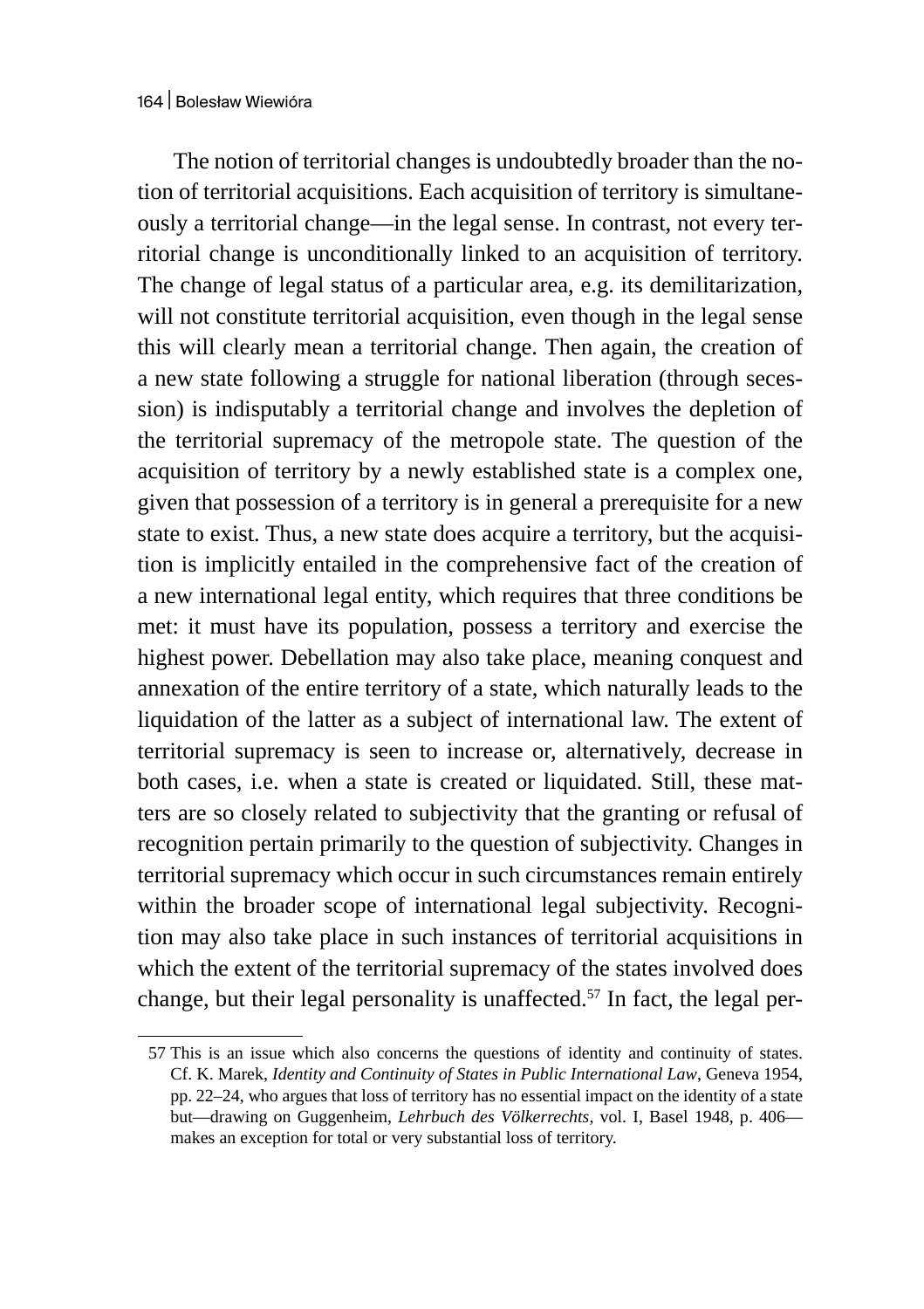sonality of the states involved is not altered in any of the widely known derivative modes of territorial acquisition, except for debellation.

It must therefore be concluded that the institution of recognition may operate in international legal practice on three planes:

- 1) Solely in relation to subjectivity—as a recognition of a state, a government, an insurgency and belligerency (through analogy to personal law)<sup>58</sup>,
- 2) Solely in relation to changes in territorial supremacy—as a recognition of territorial acquisitions which nevertheless preserve the personality of the states involved (in analogy to real law),
- 3) Jointly on both planes—as a territorial change resulting in the liquidation or creation of the legal personality of a state.

One should add that debellation is largely questioned in the contemporary doctrine of international law and is deemed an unlawful act in the practice of many countries. Still, the issue requires a more extensive analysis, precisely from the standpoint of the recognition of territorial acquisitions, in which the recognition or non-recognition of unlawful acts plays a momentous role.

It seems, however, that the above deliberations provide grounds for the assumption that the recognition of territorial acquisitions is associated with unique legal issues, which warrant considering it separately from the institution of recognition construed in the light of subjectivity.<sup>59</sup>

The very notion of recognition is the common denominator which correlates the recognition of territorial acquisitions with the recognition of states, governments, etc. If one isolates recognition from the various contexts in which it is encountered in practice, it turns out that it is a uni-

<sup>58</sup> The scope of subjectivity will also encompass recognition of a number of the so-called subjective rights of state, such as the right of legation of a particular state or other rights to which an international legal entity is entitled.

<sup>59</sup> Consequently, it is doubtful that recognition of territorial acquisitions should be considered—in view of how international law is structured—as part of or in connection with the institution of recognition of states, governments etc. as it is approached by e.g. H. Lauterpacht, *Recognition…* and T.C. Chen, *The International Law…*, as well as a fair number of textbook authors.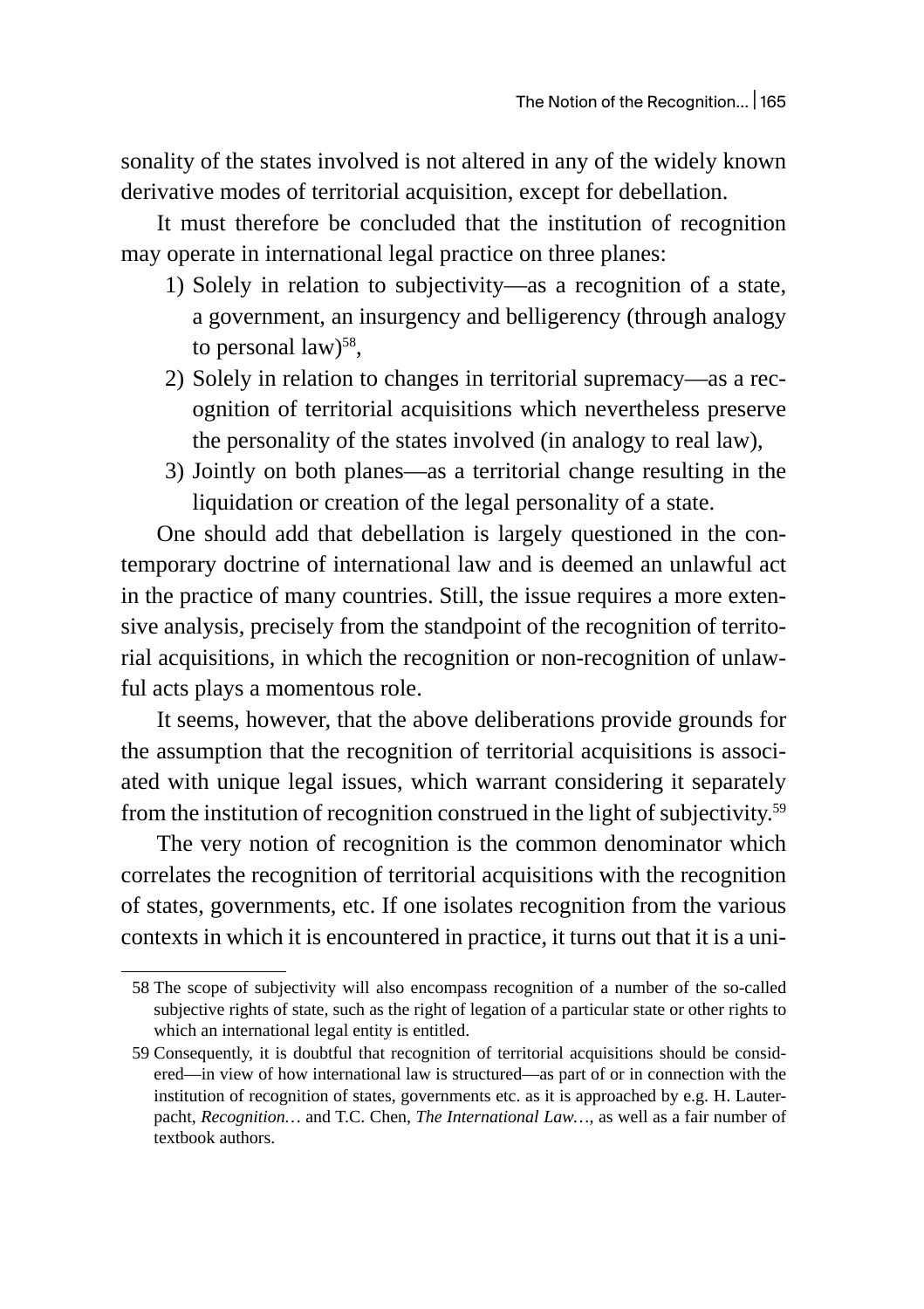lateral legal act which produces legal effects when a state formulates its position with respect to a situation. Defined in this manner, the act of recognition can subsume all possible forms and types of recognition, including so-called tacit recognition, *de facto* recognition etc. The already mentioned general definitions of recognition, formulated by Anzilotti, Charpentier and Verdross<sup>60</sup>, exclusively emphasized the legal effects for a state resulting from recognition construed as a positive act, but failed to take into account the legal effects of a negative act, i.e. non-recognition or absence of recognition.

The legal effects of the act of recognition will of course vary, depending on the situation to which such an act pertains. One should expect different effects in terms of subjectivity $61$ , and still different ones with respect to the recognition of territorial acquisitions.

The questions associated with the legal effects of the recognition of territorial acquisitions, the circumstances in which this institution happens to occur, as well as the forms it assumes, all constitute an object of research which necessitates both theoretical analysis and confrontation with practical application on the part of states. All these issues are contained within the function of recognition of territorial acquisitions in contemporary international law. A study of this function requires detailed analysis of the role which recognition plays in conjunction with the modes of acquisition of territory in contemporary practice and the doctrine of international law. This inevitably involves a thorough inquiry into the significance of recognition in cases of territorial cession, adjudication, conquest, and prescription.<sup>62</sup>

<sup>60</sup> Presented at the beginning of this chapter.

<sup>61</sup> We leave aside the traditional contention between declarative and constitutive theory regarding legal effects of recognition for international legal subjectivity. Concerning that issue see B. Wiewióra, *Niemiecka Republika Demokratyczna jako podmiot prawa międzynarodowego,* Poznań 1961, esp. Chapter III.

<sup>62</sup> Given our premises, the modes of the so-called original territorial acquisition is not included in the scope of our inquiry.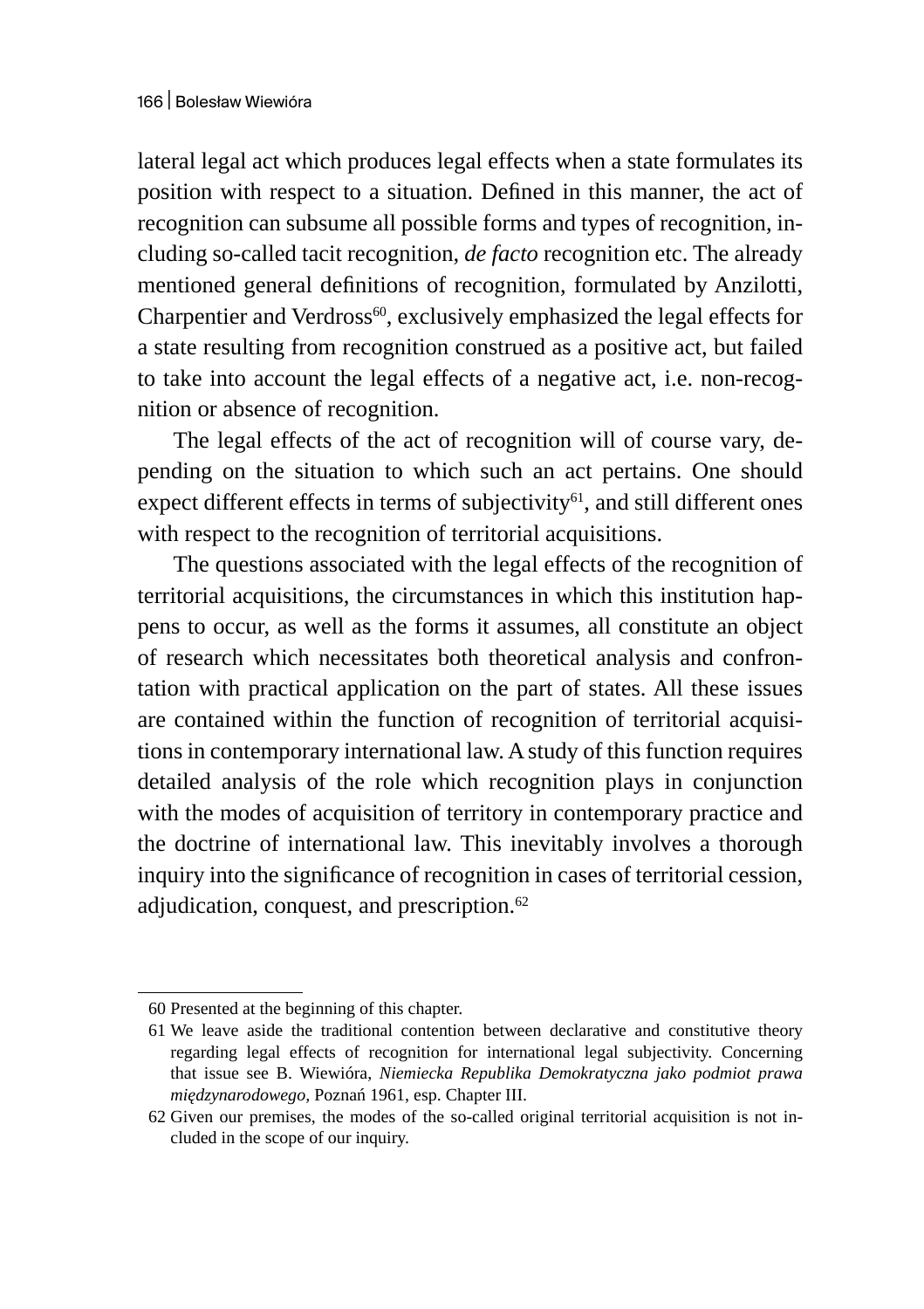#### **References**

Anzilotti D., *Corso di diritto internazionale*, vol. I, Padua 1955.

Barsegov I.G., *Territoriia v mezhdunarodnom prave*, Moscow 1958.

- Berezowski C., *Zagadnienia zwierzchnictwa terytorialnego*, Warszawa 1957.
- Bieberstein W., *Zum Problem der völkerrechtlichen Anerkennung der beiden deutschen Regierungen*, Berlin 1959.
- Brierly J.L., *The Law of Nations*, 5th edition, Oxford 1955.
- Charpentier J., *La reconnaissance internationale et l'évolution du droit des gens*, Paris, 1956.
- Charpentier J., *La Reconnaissance Internationale et l'Évolution du Droit des Gens*, Paris 1956.
- Chen T.C., *The International Law of Recognition*, London 1951.
- Durdenevski W.N., Krylov S.B., *Podręcznik prawa międzynarodowego*, Warszawa 1950.
- Ehrlich L., *Prawo międzynarodowe*, 4th edition, Warszawa 1958, p. 142 ff.
- Gould W.L., *An Introduction to International Law*, New York 1957.
- Heffter A.W., *Das europäische Völkerrecht der Gegenwart*, 8th edition, Berlin 1888.
- Hyde Ch., Interna*tional Law*, 2nd edition, vol. I.
- Kelsen H., *Principles of International Law*, New York 1959.
- Kozhevnikov F.I., *Mezhdunarodnoye pravo*, Moskwa 1957.
- Kozhevnikov F.I., *Twórcza rola ZSRR w słusznym rozwiązywaniu zagadnień terytorialnych*, "Państwo i Prawo" 1950, no. 12.
- Lauterpacht H., *Private Law Sources and Analogies of International Law*, London 1927.
- Lauterpacht H., *Recognition in International Law*, Cambridge 1947.
- Makowski J., *Podręcznik prawa międzynarodowego*, Warszawa 1948.
- Muszkat M. ed., *Zarys prawa międzynarodowego publicznego*, vol. II, Warszawa 1956.
- Oppenheim-Lauterpacht: International Law, London 1955, vol. I.

Phillimore R., *Commentaires upon International Law*, vol. II, London 1882. Rousseau Ch., *Droit international* public, Paris 1953.